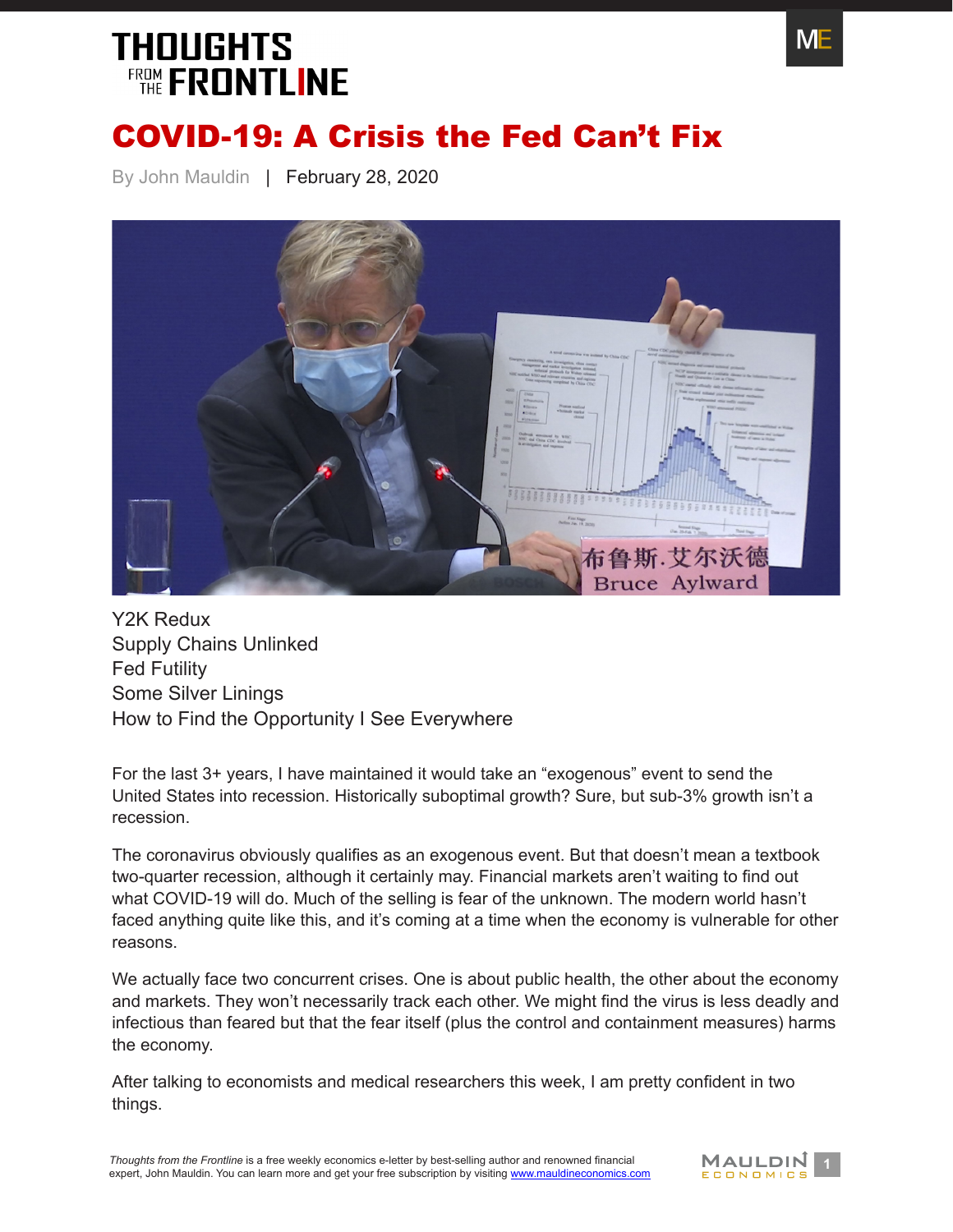

First, this is going to be a long slog. The virus will spread slowly but widely. The containment measures are simply buying time. There's no need to panic, but we should all take commonsense protective measures.

Second, as usual, I am the "Muddle Through guy." I think we'll get through this. Not without some damage and tragic loss of life, but it won't be the end of the world. This is not the zombie virus. I wasn't thinking of viruses when I said the 2020s would be the Decade of Disruption, but COVID-19 may mark the beginning of it.

Here's the worst part: The Federal Reserve and other central banks can't bail us out this time. Their tools aren't designed for this kind of problem. Powell, Lagarde, Kuroda, and others are all making their ritual pledges to "stand ready" with support. They may even be serious. But they have little to offer. Rate cuts are not vaccines.

We may soon, after a dozen years in monetary policy training wheels, find out if we can still ride a bike.

#### <span id="page-1-0"></span>**Y2K Redux**

Longtime readers may recall these letters began in the late 1990s when I was writing about the "Y2K" computer problem. Looking back, it is hard to believe how much fear it generated. Some people literally headed for the hills. I said, consistently, we would have problems but get through them. And that's more or less what happened. A few little glitches, then it was over.

However, the problem was real. Many vital systems would have stopped working on 1/1/2000 had they not been painstakingly rebuilt. We avoided catastrophe because smart people got to work and prevented it. Having that fixed date helped focus their efforts. The coronavirus is different in that regard; experts are sure it will spread, but they can't say how fast.

This week I spoke with (among other experts) Dr. Joseph Kim, the CEO of Inovio. His company (like several others) is working on a COVID-19 vaccine. He's been in this field many years and knows how these diseases spread. And he believes this one is not going to care about borders. The outbreaks we are now seeing in South Korea, Italy, and other places are only the beginning. Similar clusters will eventually appear in the US.

This virus's unique challenge is its ability to spread via "asymptomatic" carriers. With SARS and Ebola, it's very obvious that someone is sick and contagious. They are relatively easy to avoid. Infection mainly happens with medical personnel and family caregivers. With COVID-19, you can seem perfectly healthy, have no fever or other symptoms, but still carry the virus and spread it to others.

You can also catch the virus, recover, and never know you were infected. We don't know how often that happens, which makes evaluating the data difficult. The Chinese data seems to show about a 2% fatality rate *among the people who show symptoms and are diagnosed positive*. That's not necessarily everyone who is infected, so the true fatality rate could be lower.

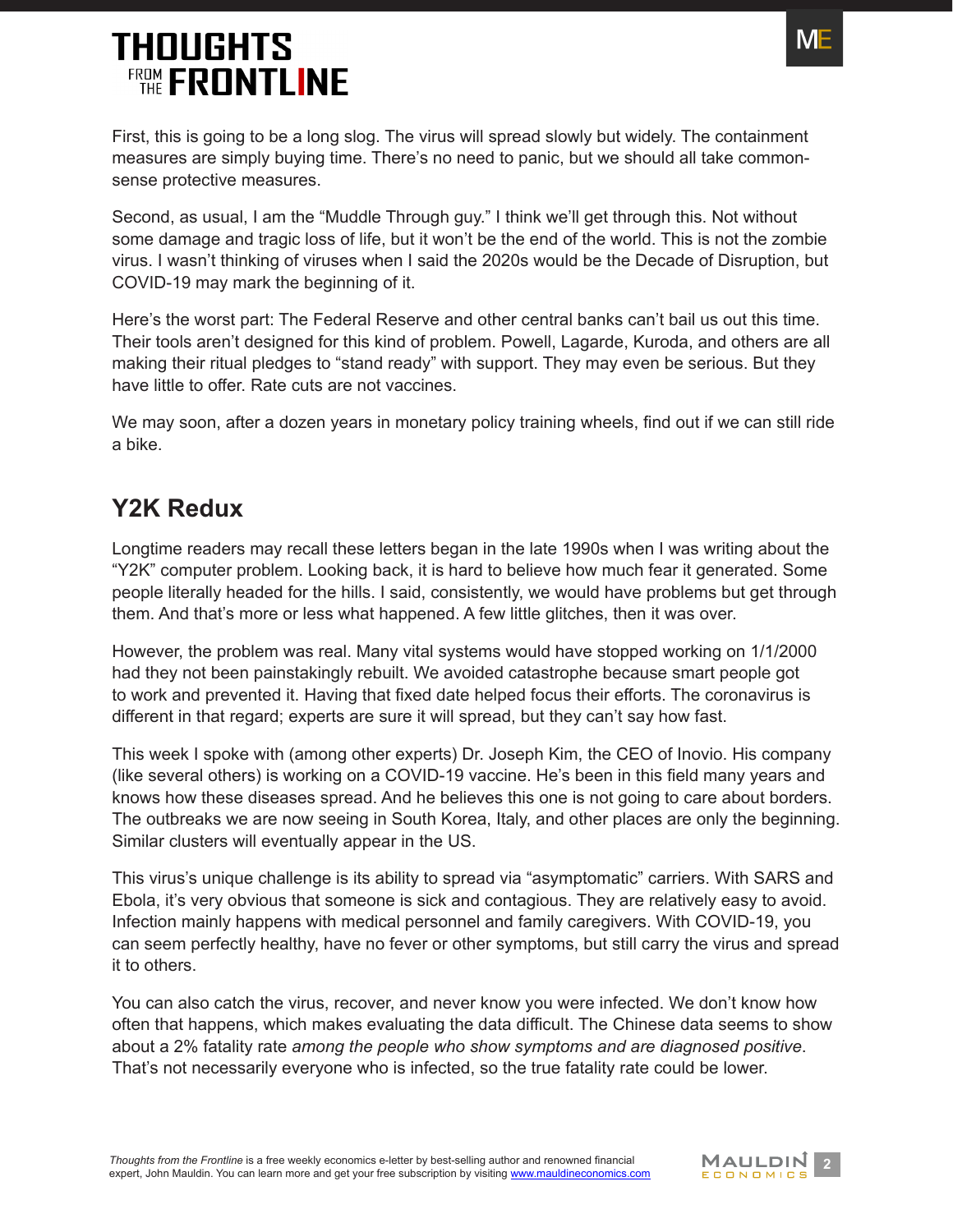

Dr. Mike Roizen said the problem is we don't know how many people actually have had the virus and how many died as a result. In calculating a fatality rate, we know neither the numerator nor the denominator with truly accurate precision for the equation. As we get more accurate data, we can make better assessments.

That being said, Dr. Roizen and Dr. Kim both told me this virus is far deadlier than our standard influenza. It appears about 20% of symptomatic people are sick enough to need hospital care, even though most ultimately recover. That's enough to potentially strain our healthcare resources, generating second-order effects as people with other medical conditions have to wait for treatment.

COVID-19 is unlikely to disappear in warm weather. Hong Kong is always warm and that does not seem to be stopping the virus. The likeliest scenario is that the world now has, in effect, another flu-like virus that will be with us for years. If clinical trials are positive, one or more of the vaccines currently in development could be ready later this year. Many biotech companies are working on it. Moderna said it plans Phase 1 trials to start in April. Dr. Kim cautiously (which is his way) said Inovio's trials should begin in late spring or early summer.

Multiple vaccines will compete, and we will see which is the most effective. But we are, at minimum, several months away from that point, and the virus is still spreading.

In the absence of reliable information, well-meaning people will try to fill the void and make matters worse. A lot of misinformation is spreading on social media, and sometimes in real media, too. I saw one story calling it an "infodemic." That's funny but accurate.

We have better data on the economic impact.

#### <span id="page-2-0"></span>**Supply Chains Unlinked**

We see many comparisons of this virus to the 2003 SARS outbreak. That one also began in Asia and quickly spread worldwide. There was great concern at the time, but the economic damage proved minor.

China's economy is both much bigger now and more integral to world trade. Chinese GDP is up 4X since then, and its share of worldwide trade flows has grown 10X. Businesses all over the world depend on Chinese-made components and raw materials, many of which can't be sourced elsewhere, at least not at the same prices. And "just in time" production means producers don't have much inventory on hand. Right now, it is dwindling as Chinese factories and ports are either shut down or operating at much-reduced capacity.

Here's how one expert described it to South China Morning Post (with my emphasis).

"It really is death by a thousand cuts," said John Evans, managing director of Tractus Asia, a company that has 20 years' experience helping firms move to China, but which over the past two has had more enquiries from businesses looking to leave. **"This is a black swan event and I don't think we've seen anything like it in recent history, in terms of the economic and supply chain impact in China and across the globe."**

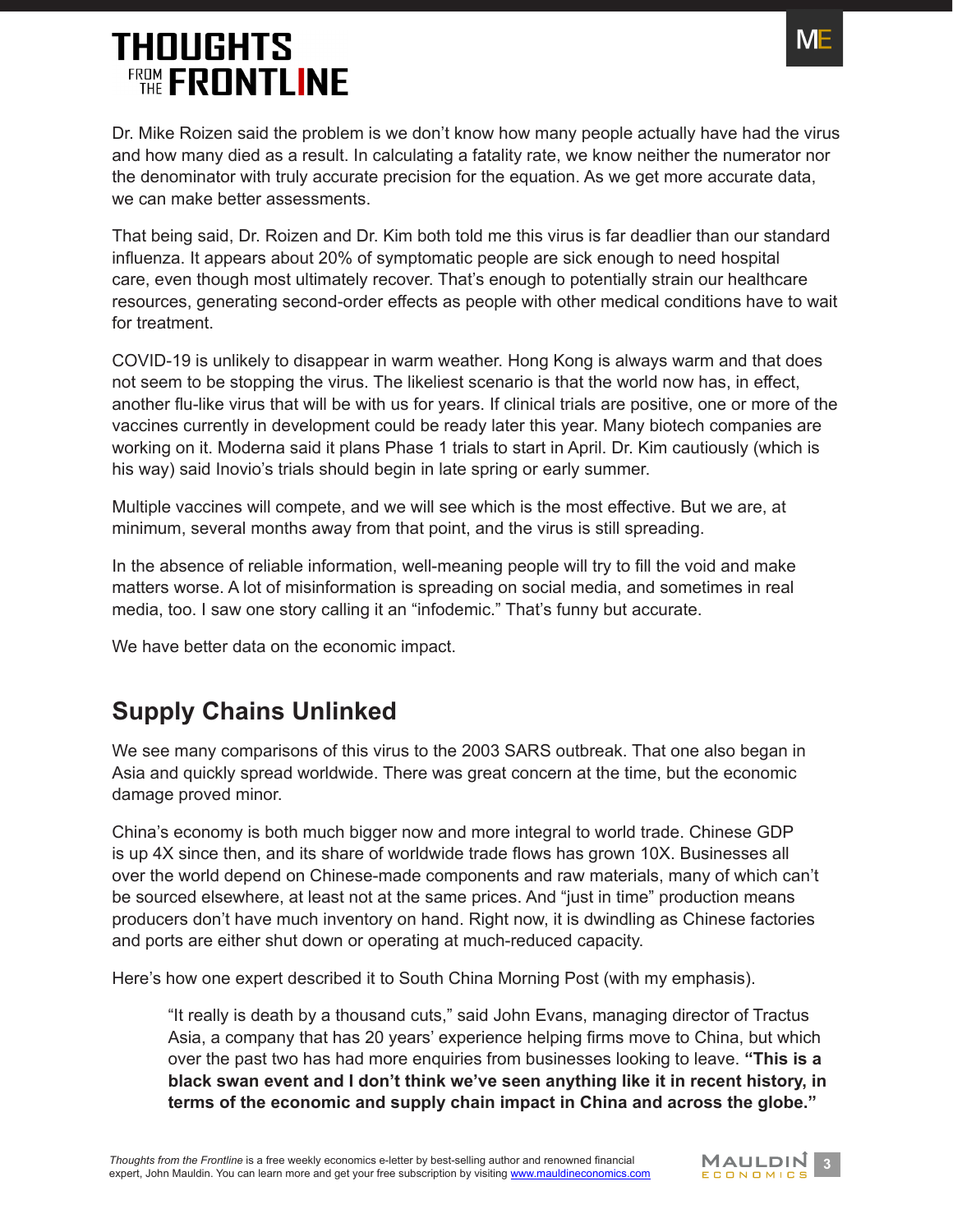

As I write this, China's travel restrictions have eased, and businesses are starting to reopen. But schools remain closed, which suggests they are not confident the outbreak is truly under control. Beijing is letting local governments set their own rules, so conditions vary greatly across the country.

The economic problem is that inability to obtain one critical component can shut down an entire factory. In this situation, 95% or even 99% may not be good enough. We could be weeks away from some US and European producers running out of input materials. Then what? Plant closures and probably layoffs.

Worse, some Chinese producers depend on parts from the West, which they may stop buying if their own factories stay closed. That's not only a potentially huge problem for US semiconductor makers but others as well.

And it's not just China and not just the virus. Growth was already weakening for other reasons, such as the trade war. Here's David Rosenberg.

The bottom line is that the coronavirus occurred with much of the world experiencing anemic growth after a year in which supply chains were already negatively affected by all the tariff actions. "Phase One" did not completely ameliorate that condition. World growth was the weakest in a decade in 2019 and the latest move by the IMF was to trim this year's outlook. And that was before the coronavirus, which has imposed tail risks for the global economy and financial markets.

A tail risk in the sense that we have such little knowledge about this coronavirus, why it is spreading, or how to treat it. The spread of the virus outside of China to South Korea, the other economic giants in Asia, and to Italy, is particularly worrisome. The only thing we know with certainty is that South Korea is a massive exporter and much of its outbound manufacturing shipments are inputs into the global production process. So, the implications for disruption to global supply chains are significant, irrespective of the slowing in the rate of infections in China. The cat is out of the bag.

David's point about South Korea is important. The outbreak there could well lead to the kind of industrial paralysis seen in China. That would have a quick and severe impact on companies in Japan, North America, Europe, and everywhere else. The Italy outbreak could have a similar but smaller result. Italian authorities responded quickly, but people infected there have already spread it throughout Europe.

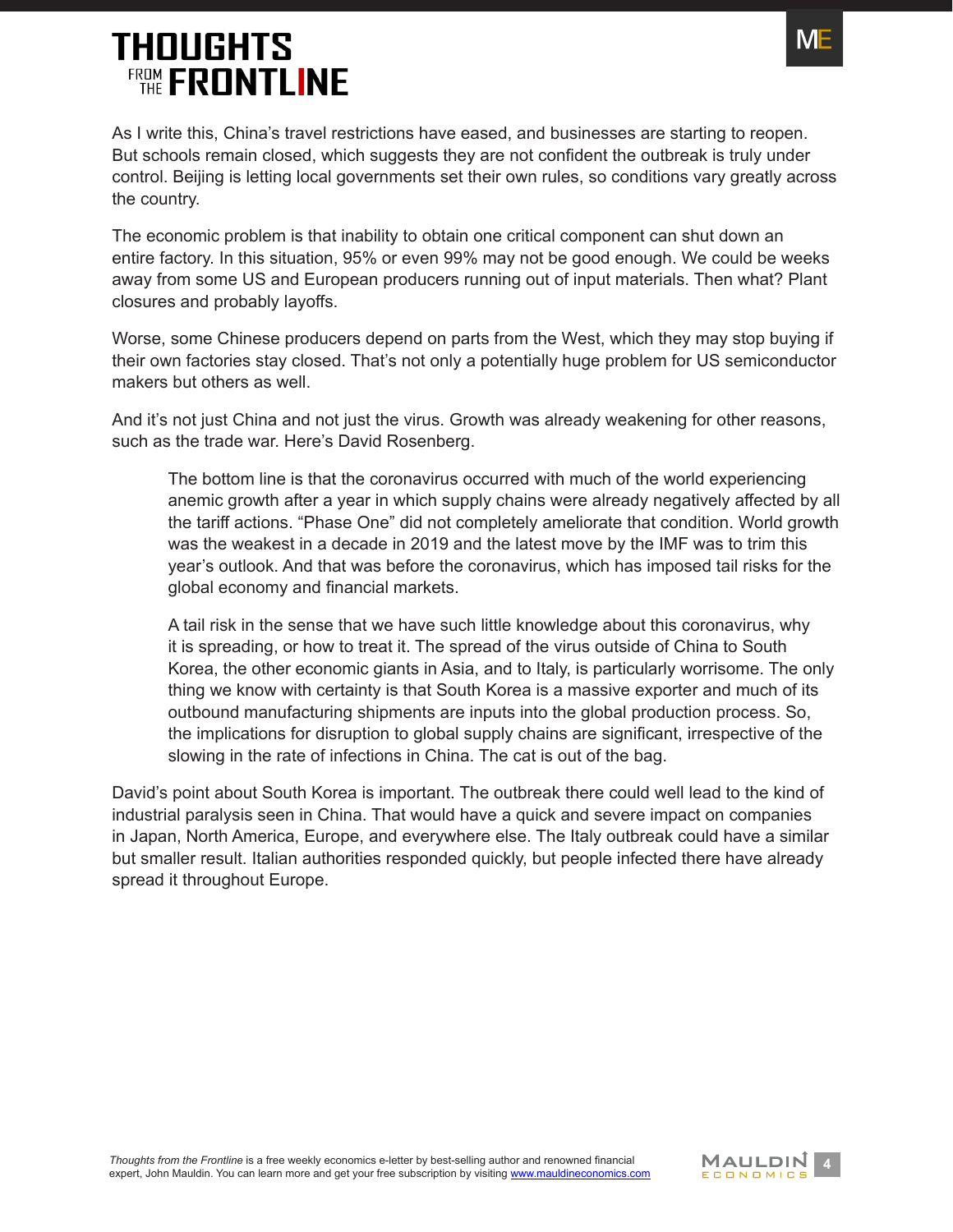Meanwhile, here's a map of cases in Japan (excluding cruise ship passengers). Note the cluster in Aichi. That's Toyota headquarters and a heavy manufacturing region.



*Source: [NHK](https://www3.nhk.or.jp/nhkworld/en/news/backstories/892/)*

Japanese Prime Minister Shinzo Abe has asked schools to close throughout Japan. If the map keeps reddening, factory workers may be told to stay home, too, even if their plants can get the parts they need. This would cascade through the world economy.

#### <span id="page-4-0"></span>**Fed Futility**

We all learn by experience. For a dozen years now, investors have been rewarded for buying every market dip. Indexes always recovered to new highs, often because central banks delivered some kind of stimulus, or at least promised to do so.

So in one sense, seeing this week's losses as another buying opportunity is rational. Possibly time will show that's what it was, but count me dubious. We have known for a long time something would pop the balloon. It proved to be Teflon-coated, impervious to everything bears could throw at it. But bears didn't create this virus.



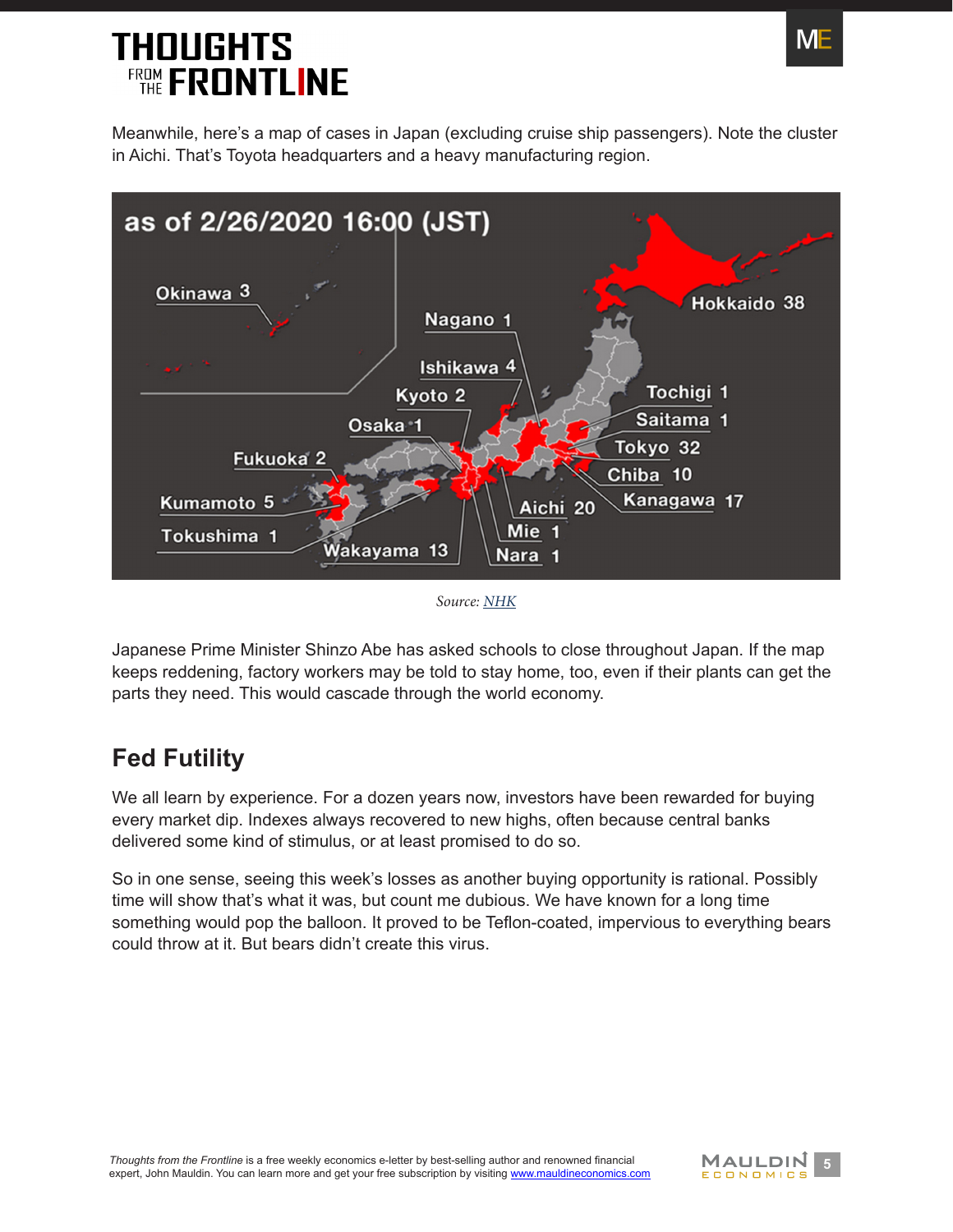Nonetheless, investors are increasingly convinced the Fed will respond with more rate cuts. At year-end 2019, the futures-implied probability of three rates cuts this year was only 20%. Now it's up to 80%.



Note, any rate cuts would be on top of the existing T-bill purchase program and repo market liquidity injections. I think those are more likely to be expanded than reduced.

If it happens, the Fed will be in full-on stimulus mode, akin to 2008–2009. But it probably won't have the same kind of effect. Peter Boockvar explained this week.

A rate cut won't bring Chinese factories back online any quicker. And a rate cut won't get people flying and traveling again until the virus peters out. Either way, the US bond market has already eased for them. The US 10-year yield at 1.37% [now 1.18%! – JM] has essentially cut rates by 25 [45] bps over the past two weeks for those looking to refi or purchase a home.

Lower rates may ease the cost of buying a car but with car prices at record highs (not hedonically adjusted), it won't do much. Credit card rates with 3 Fed rate cuts are still near 17% so another rate cut or two won't help much here. And with respect to a rate cut encouraging more capital spending, the cost of capital clearly hasn't been a binding constraint on any capital decision for years. Will a rate cut or two 'ease financial conditions', aka goose asset prices? Maybe but maybe not.



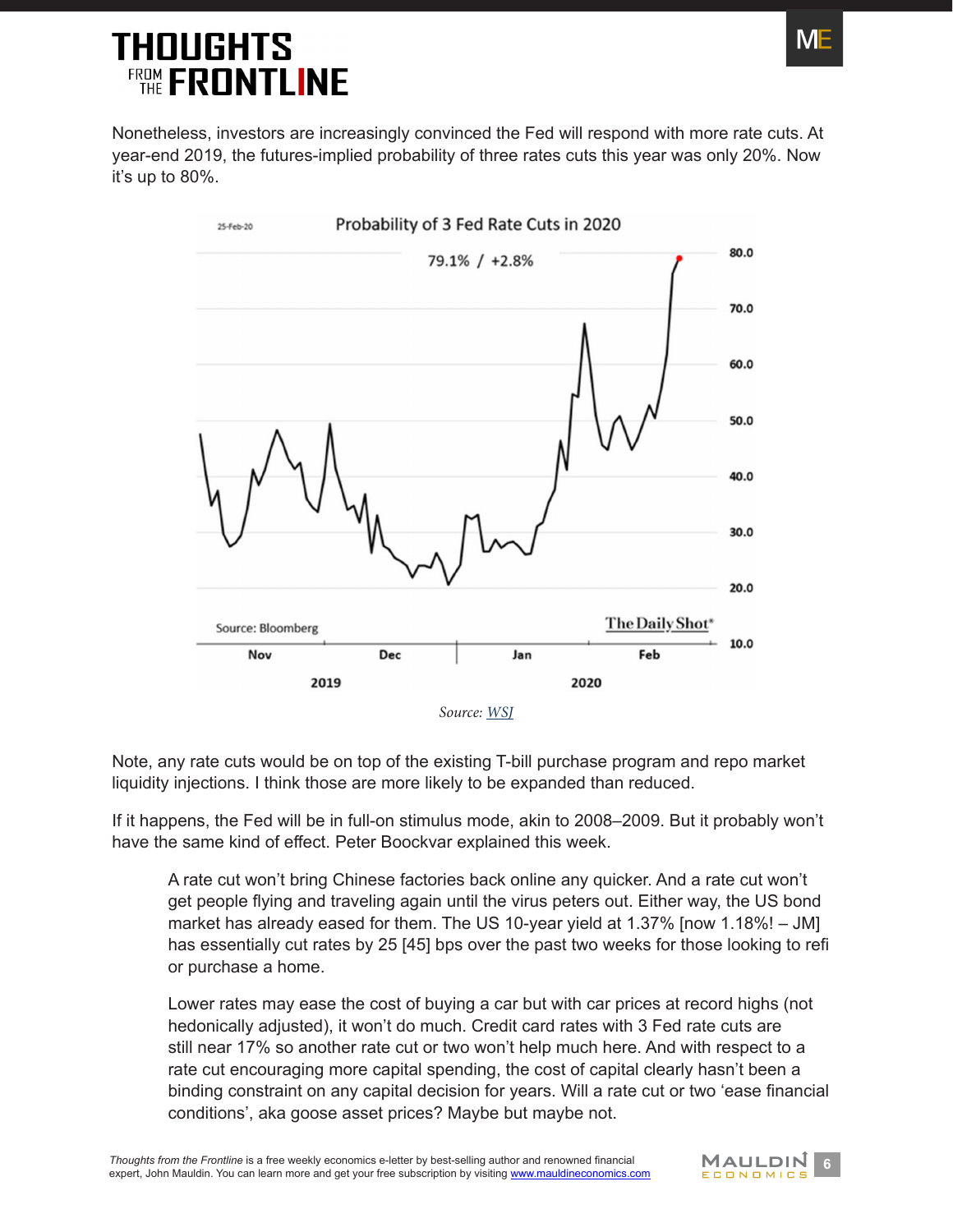

Monetary policy tools just aren't designed for this situation. All they can do is stimulate demand, and virus containment measures will make any such demand hard to fill. Fiscal stimulus might help but would also increase the already massive deficit.

In China, the government and central bank are responding with targeted loans to affected businesses rather than macro policy changes. That's probably the right move, but with debt at such high levels, they really had no choice.

That's the big risk here. I think investors are about to learn central banks won't always be there for them in every situation. If the delicate faith that's kept markets rising should break, then what? It's a long way down.

So what do we do? In my case, this doesn't change investment strategy. I am not a buy-andhold advocate. I'm in funds and professionally managed accounts that can move out of the markets or directly hedge when necessary. Some have already done so. I expect others will do likewise if conditions worsen.

As an aside, bond markets are acting as if this is a massively deflationary event.

#### <span id="page-6-0"></span>**Some Silver Linings**

- We must remember that 86% of Americans are employed in the service industry/related areas. The manufacturing industry won't simply shut down, either. Absent multiple large outbreaks in cities across the US, which would cause serious changes in consumer behavior, the US could prove more resilient than some others. This will be contained at some point and business and consumer life move on.
- Last week, only a few US labs could test for the coronavirus. Clearly, we were massively unprepared, but that is changing fast. As you read this, already 93 labs should have testing facilities. A bedside diagnostic is coming, too, as 70 companies are working on it. The FDA is changing its procedures to allow confirmation at labs other than at the CDC's main headquarters. This will ease concern by quickly separating actual COVID-19 cases from common colds and flu.

I expect the number of labs which can administer tests to increase dramatically over the next few weeks. New testing kits will come online. I can imagine hospital administrators and staff are beginning to think about how they would handle an outbreak in their city.

- There is a high probability that vaccines will be available by the end of the year/early next year. We may all be getting an annual vaccine for COVID-19 along with the flu shot.
- This may seem counterintuitive, but in a certain sense, COVID-19 provides a massive wake-up call to the world. We were not prepared. I, perhaps optimistically, think that will be different in the future. This is not the "zombie virus" of the post-apocalyptic movie genre, but it should make mankind in general, and countries in specific, start thinking about the next, perhaps more serious outbreak.

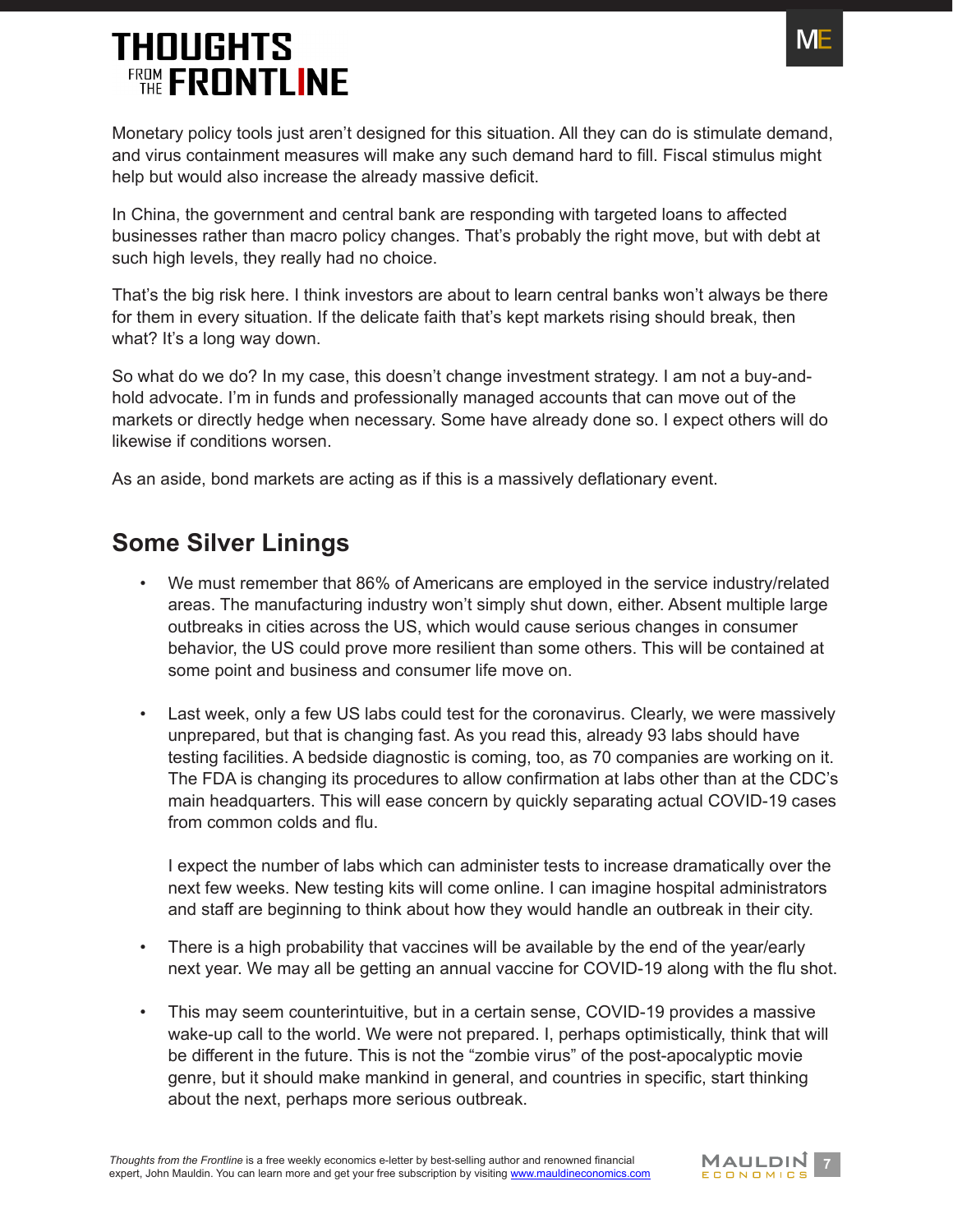

- On the economic front, I think it is safe to say that supply chains will be radically different by 2022. Technology was already bringing manufacturing closer to the consumers. I expect that trend to accelerate. That should mean significant capital investment after the COVID-19 problem is contained, providing a nice economic stimulus.
- Governments everywhere (including the US) need to think about the supply chain vulnerability of certain critical necessities. I don't mean T-shirts and auto parts. I am thinking of medicines and medical supplies, many of which are now produced in China. Do we need multiple sources? Are some items so critical we should produce them in multiple places within countries? Just asking… This should begin now.
- As of Friday, there were 60 cases of coronavirus in the United States, the bulk of which were from one cruise ship. All but one could be traced to either a cruise ship or a person or spouse coming from China. We should expect more, but for now, it seems to be spreading slowly here.
- I think the base case is that China and Europe enter recession. I would think the US is a coin toss. Because we don't know of the extent of the potential outbreak, it's really hard to say. The foreign slowdown will have an effect, but recession isn't inevitable.

On a personal level, I think we should all just exercise common sense. I asked Dr. Kim if he was cutting back on his travel, including his international travel. His answer was no, life has to go on. Other frequent international travelers I know expressed the same sentiments. Some say they will avoid China, more because they don't want to land in quarantine upon return than fear of getting the virus. Mike Roizen said he will still be traveling within the US, where he is already scheduled.

Of course, follow official advice if you live in an affected area, but we can't all seal ourselves into bubbles. I will be traveling to New York in two weeks and plan many dinner meetings as well as other business meetings. As my wife Shane said about my future travel, "Stay calm and wash your hands."

I have no way of knowing how far the market will fall. But I do expect this current problem will be solved and life will return to normal. This will represent a good, and perhaps great, buying opportunity.

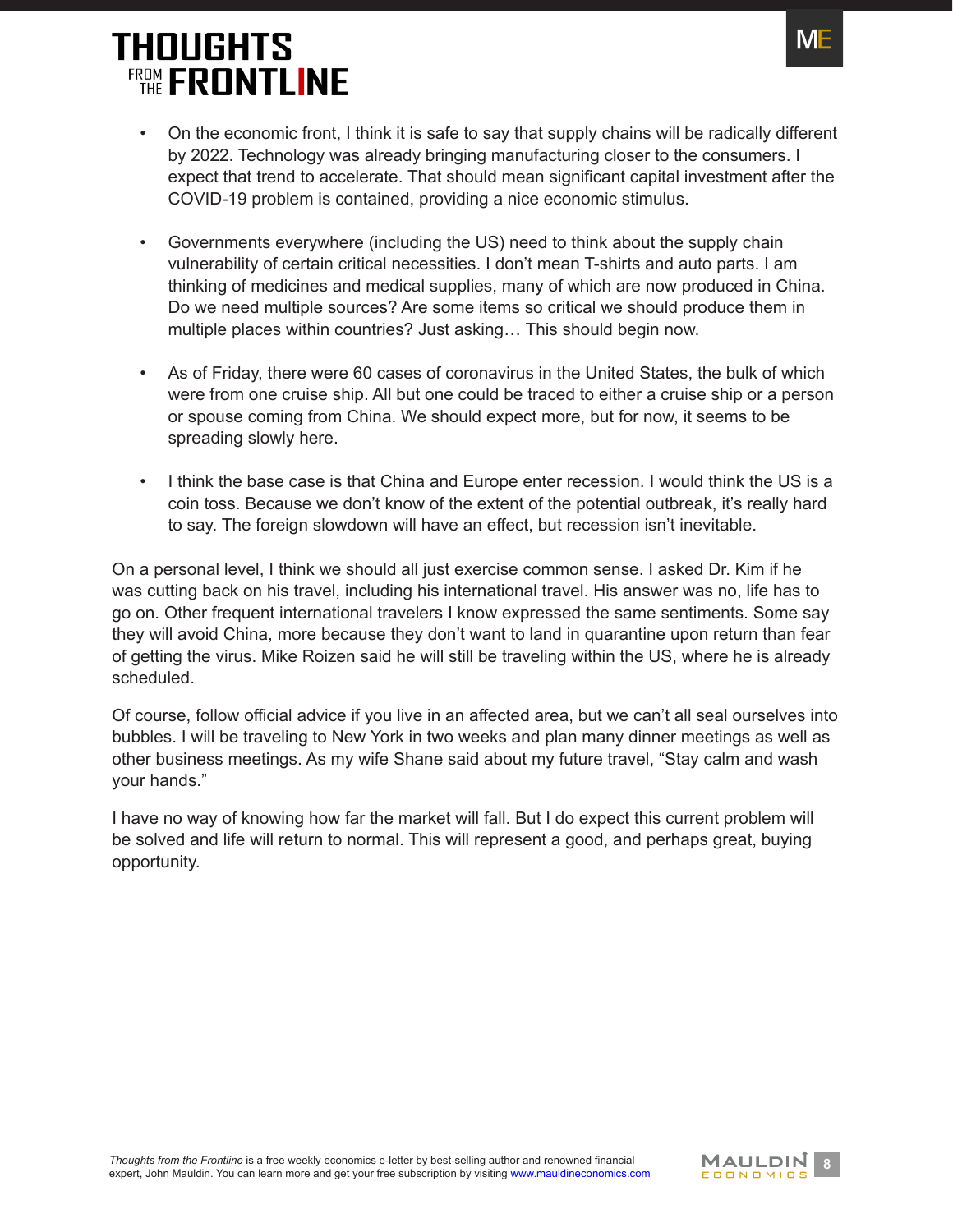

#### <span id="page-8-0"></span>**How to Find the Opportunity I See Everywhere**

Okay, I just spent a letter talking about the crisis du jour. But it doesn't change my long-term outlook. I am still bullish on humanity and bearish on government. The problems *and* the opportunities I see everywhere aren't going away. I seem to find more every week.

I have structured this year's [Strategic Investment Conference](https://www.mauldineconomics.com/go/pzxgq9pr/MEC) to both help you avoid the problems and find the opportunities. We will talk about more specific investment opportunities than in previous years. Today, I don't want to go into a long list of the fabulous speakers and faculty who will be there, as you can see them on the website. While the information they give us will be invaluable, most attendees say they get as much or more from their discussions with their fellow attendees… people like you who can share their ideas.

I learn more at the conference, too. Attendees point me to new thoughts and research. They show me new opportunities. I truly think this year's SIC will the best and most informative ever. You need to be there May 11–14 at the fabulous Phoenician resort in Scottsdale, Arizona. Get there a day early and golf with me. Pamper yourself and your spouse at their fabulous spa while you pick up portfolio-boosting ideas.

Don't procrastinate. There has never been a better year to come to the SIC. [Learn more here](https://www.mauldineconomics.com/go/pzxgq9pr/MEC).

Instead of my normal personal section, I will simply wish you a great week and hit the send button.

Your Muddle Through analyst,

Inf Maddi

John Mauldin [subscribers@mauldineconomics.com](mailto:subscribers%40mauldineconomics.com?subject=)